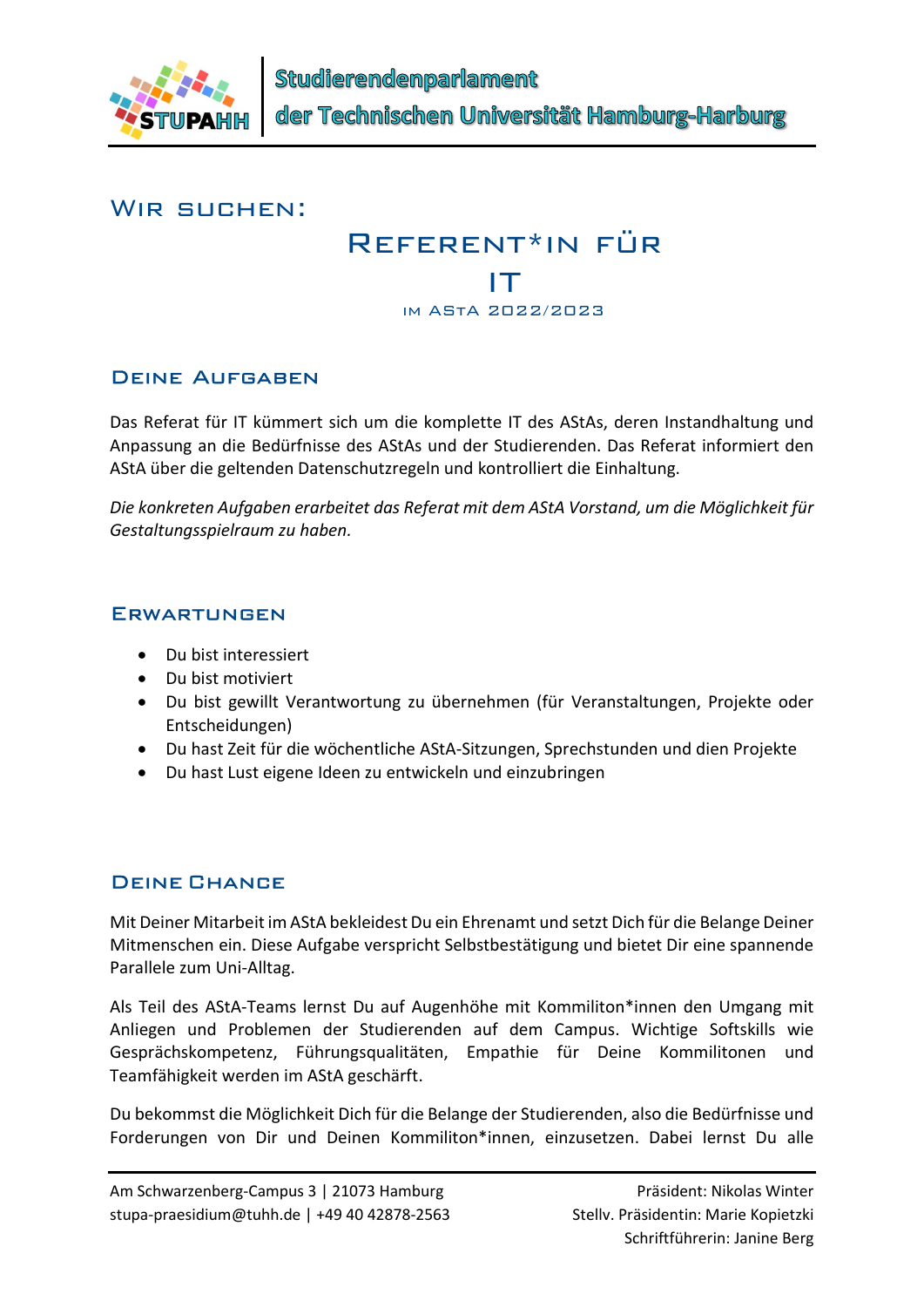

der Technischen Universität Hamburg-Harburg

Facetten der Universität kennen, denn neben deinem Studium wirst Du Dich sicherlich auf das hochschulpolitische Parkett begeben und auch mit der Verwaltung das ein oder andere Problem angehen und diskutieren.

Als AStA-Mitglied bekommst Du eine monatliche Aufwandsentschädigung von 200€.

### Du bist interessiert? Los geht's!

Dann bewirb Dich beim Präsidium des Studierendenparlaments!

Als Bewerber\*in musst Du ordentlich immatrikuliertes Mitglied der Studierendenschaft der TUHH sein. Die Bewerbung muss die folgende Form besitzen:

- 1. Titel des Amtes
- 2. Vor- und Zuname
- 3. Anschrift
- 4. Fachschaftszugehörigkeit
- 5. Angaben zum Arbeitsprogramm der Kandidatin oder des Kandidaten.
- 6. Angaben zu bisheriger Gremienarbeit.
- 7. Eigenhändig unterschriebene Erklärung der Kandidatin oder des Kandidaten, dass er oder sie zur Kandidatur bereit ist.

Wenn Du noch Fragen zum Amt der\*des Referent\*in für Gleichstellung hast, dann komm während der Sprechzeiten im AStA vorbei! Dort wird dir jeder gerne deine Fragen beantworten.

Bitte sende uns Deine Bewerbung als PDF an stupa-praesidium@tuhh.de zu. Als zu wählende Person sollst du dich auf einer Sitzung des Studierendenparlaments selbst vorstellen und Fragen zu dir und der Tätigkeit beantworten beziehungsweise selbst stellen.

Es gelten §10 und §37 der Wahlordnung der Studierendenschaft der TUHH.

# We are looking for: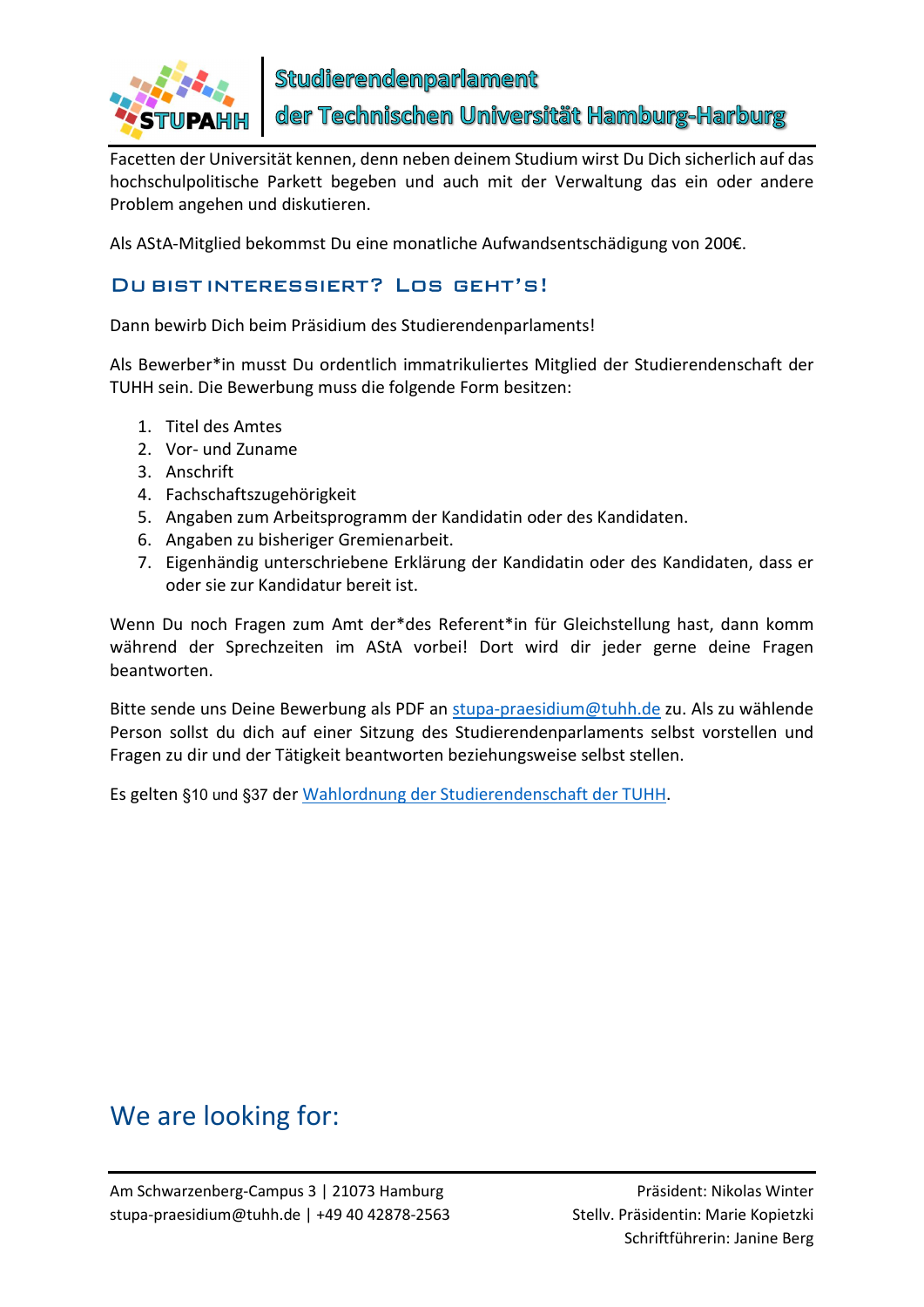

# Department for IT

in the AStA 2022/2023

## Your Tasks

The department for IT takes care of the complete IT of the AStA, its maintenance and adaptation to the needs of the AStA and the students. The department informs the AStA about the applicable data protection rules and monitors its compliance.

Each department discusses their specific tasks with the AStA chairpersons in order to have the possibility to implement their own ideas.

## Expectations

- · You should be interested in or passionate about this issue
- · You are motivated to research and invest your time in it
- · You want to formulate ideas and concepts and present them to make them happen
- You want to change and improve the current situation
- · You want to take up responsibility for these matters
- · You have time for the mandatory AStA meetings Wednesday 2:00 PM and your consultation hours

## Your opportunity

Taking action in the AStA is an honorary position, you will be able to help a lot of other students. Being an advisor is a self-affirmative and fulfilling position. It also generates a fascinating and exciting concurrent activity to day to day student life.

Having tasks in the AStA team trains your personal soft skills and communication, to acknowledge matters of all kinds and interest levels and help others is the main function of this position. You will learn about consultation competence, leadership, big scale organizing, negotiation competence and empathy for different situations.

You have the chance to represent the wants of the student body and your general needs and problems you think we face every day. You will have a chance to get to know TUHH in a different light and what happens below the surface student life. If you feel dedicated and want to be involved the validation of making changes for the better give a nice push for your personal development

As an AStA member you will receive a representation allowance for your work and time!